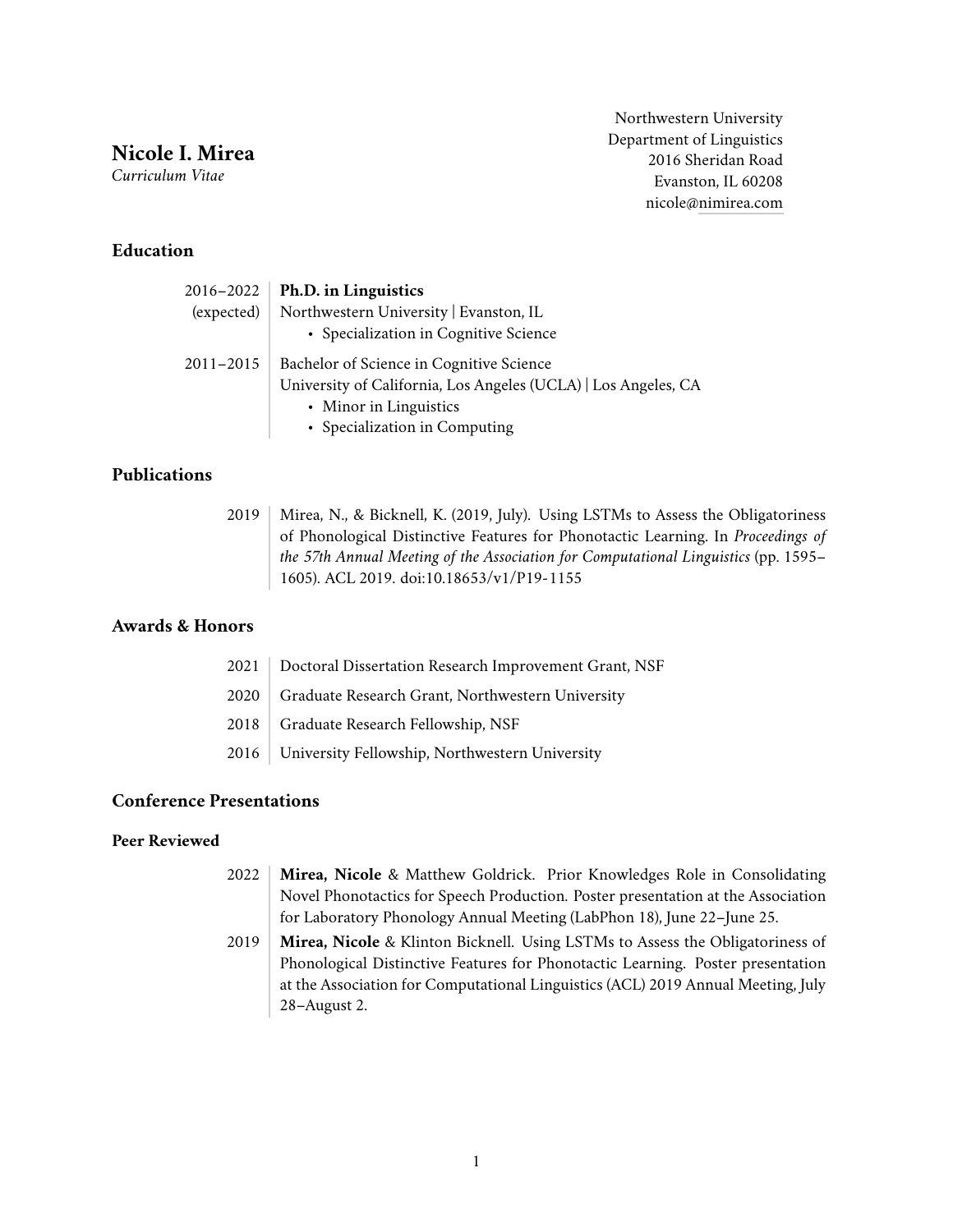#### **Unrefereed**

2018 **Mirea, Nicole** & Klinton Bicknell. Computationally Assessing the Usefulness of Phonotactic Distinctive Features. Oral presentation at the 23rd Annual Mid-Continental Phonetics & Phonology Conference (MidPhon 23), October 5–6.

# **Teaching**

### **Courses**

|  | $2017 - 2018$ Teaching Assistant                          |  |
|--|-----------------------------------------------------------|--|
|  | Northwestern University Dept. of Linguistics              |  |
|  | • Sound Patterns of Human Language (Winter & Spring 2018) |  |
|  | • Formal Analysis of Words and Sentences (Fall 2017)      |  |

#### **Undergraduate Mentorship**

2021–2022 Victoria Ozymko

# **Service to Profession**

| 2019, 2021–2022   Peer Reviewer |                                                                    |
|---------------------------------|--------------------------------------------------------------------|
|                                 | Journal of Experimental Psychology: Learning, Memory and Cognition |
| 2021                            | Peer Reviewer                                                      |
|                                 | Conference on Computational Natural Language Learning              |

#### **University Service**

#### **Northwestern University Dept. of Linguistics**

|               | 2022- Colloquium Coordinator               |
|---------------|--------------------------------------------|
| $2020 - 2022$ | Video Coordinator                          |
| 2018-2020     | Colloquium Committee                       |
| 2017-2018     | Graduate Student Representative to Faculty |
| 2017          | Professional Development Committee         |
| 2016-2017     | <b>Reception Committee</b>                 |

# **Community Involvement & Outreach**

| 2021-2022     | Community Organizations & Needs Assessment Working Group<br>Bilingualism Matters: Chicago |
|---------------|-------------------------------------------------------------------------------------------|
| $2021 - 2022$ | Accent Bias Survey Analysis Working Group<br>Bilingualism Matters: Chicago                |